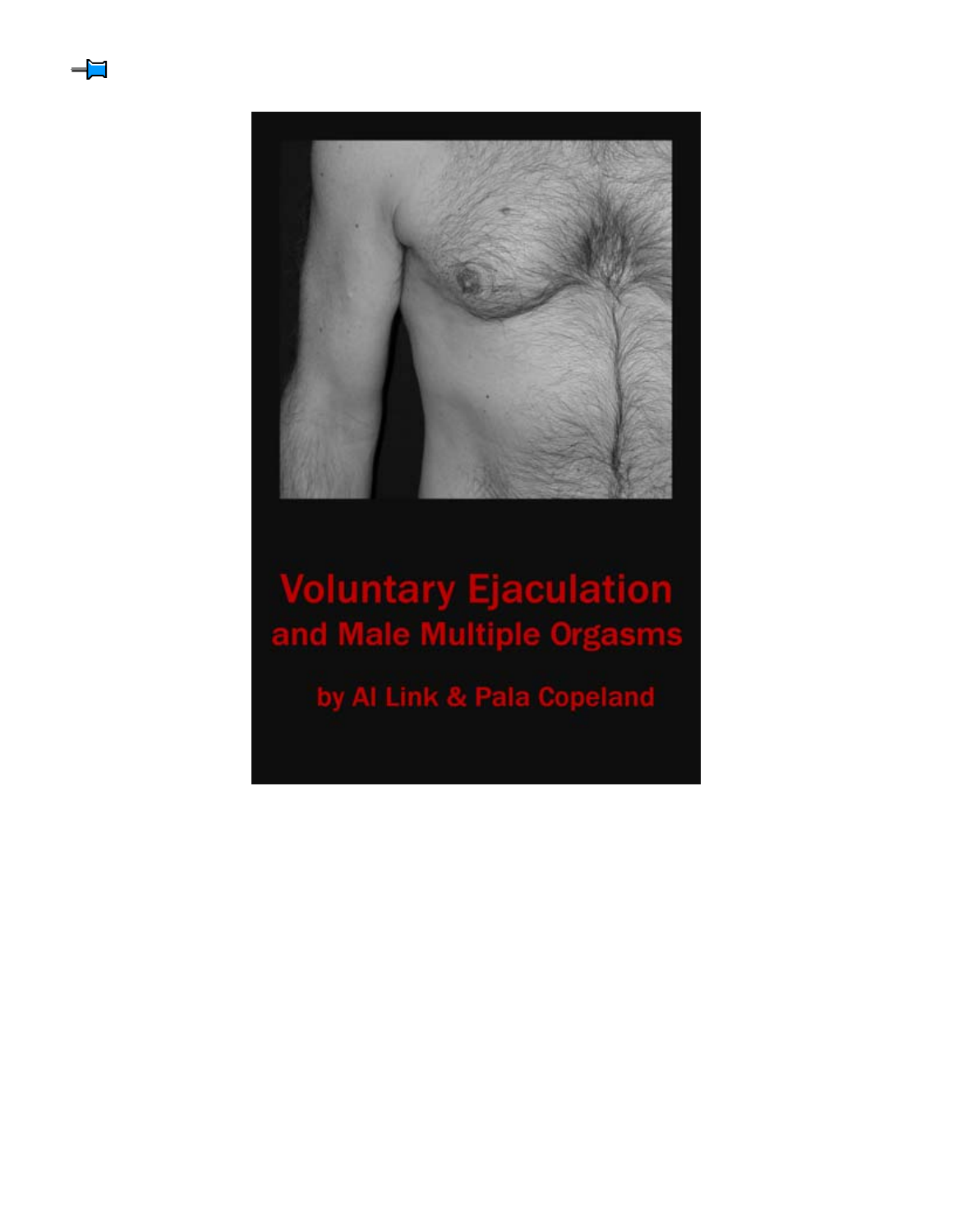# **Voluntary Ejaculation and Male Multiple Orgasms: Instruction Manual for Masculine Sexual Mastery**

**By [Al Link and Pala Copeland](http://www.tantra-sex.com/bio.html)** 

# **©Al Link and Pala Copeland 4 Freedoms Relationship Tantra eBooks** 2003. **All rights reserved**

Universal Publishers www.uPUBLISH.com Boca Raton, Florida USA 2004 ISBN 1-58112-513-5

Internet Interactive Edition with:

• 21 Black and White Photos and 14 Line Drawing Illustrations

Easy to navigate with:

• 138 Internal Document Links and 240 External Hot Links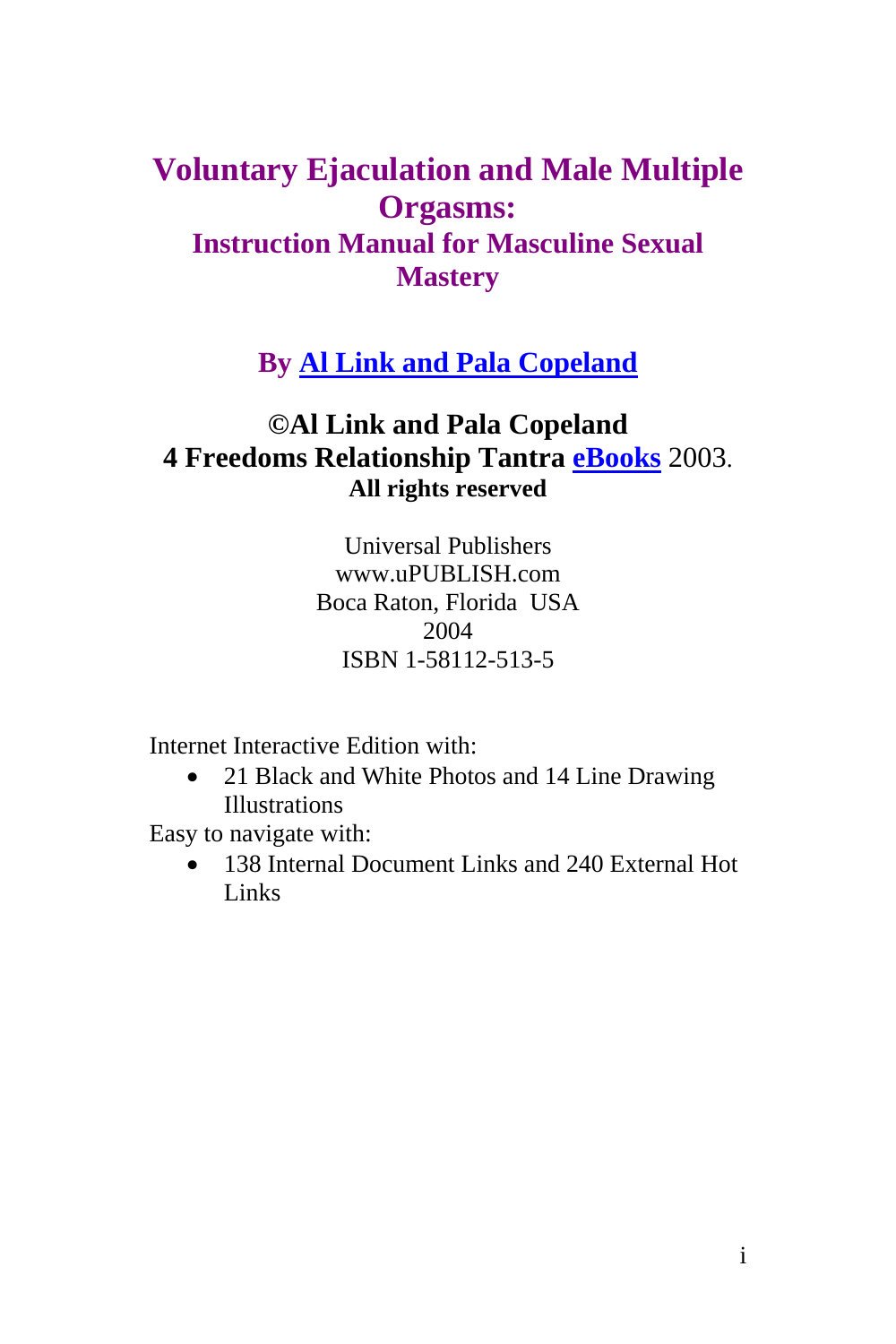Beautifully illustrated with erotic and explicit black and white photos. This eBook is also fully interactive. You are never more than a click away from more information about any idea, exercise or product discussed in the text. In addition to the main body of text and links, we have included the following four bonus articles:

*"Quick Sex Recipe: Thirty Minutes or Less!" "Aphrodisiacs: Increasing Sexual Desire and Capacity" "How to Make First Sex Fabulous Sex" "The Lover's Curse of Memory: How to Be Here Now In Bed"*

This eBook is revised and updated continuously with new contents and refreshed links. If you need an updated eBook send an **[email](mailto:4freedoms@tantraloving.com?subject=Bad_Link_in_Ejaculation_eBook)** alerting us to a link that is not working and we will send you a FREE replacement version electronically by email as soon as it is ready. This offer is valid for one year from the date of your purchase and you can ask for any number of updates during that time.

Photographs by Al Link and Pala Copeland unless otherwise noted.

Line drawings by Amanda Watters and Steve Copeland.

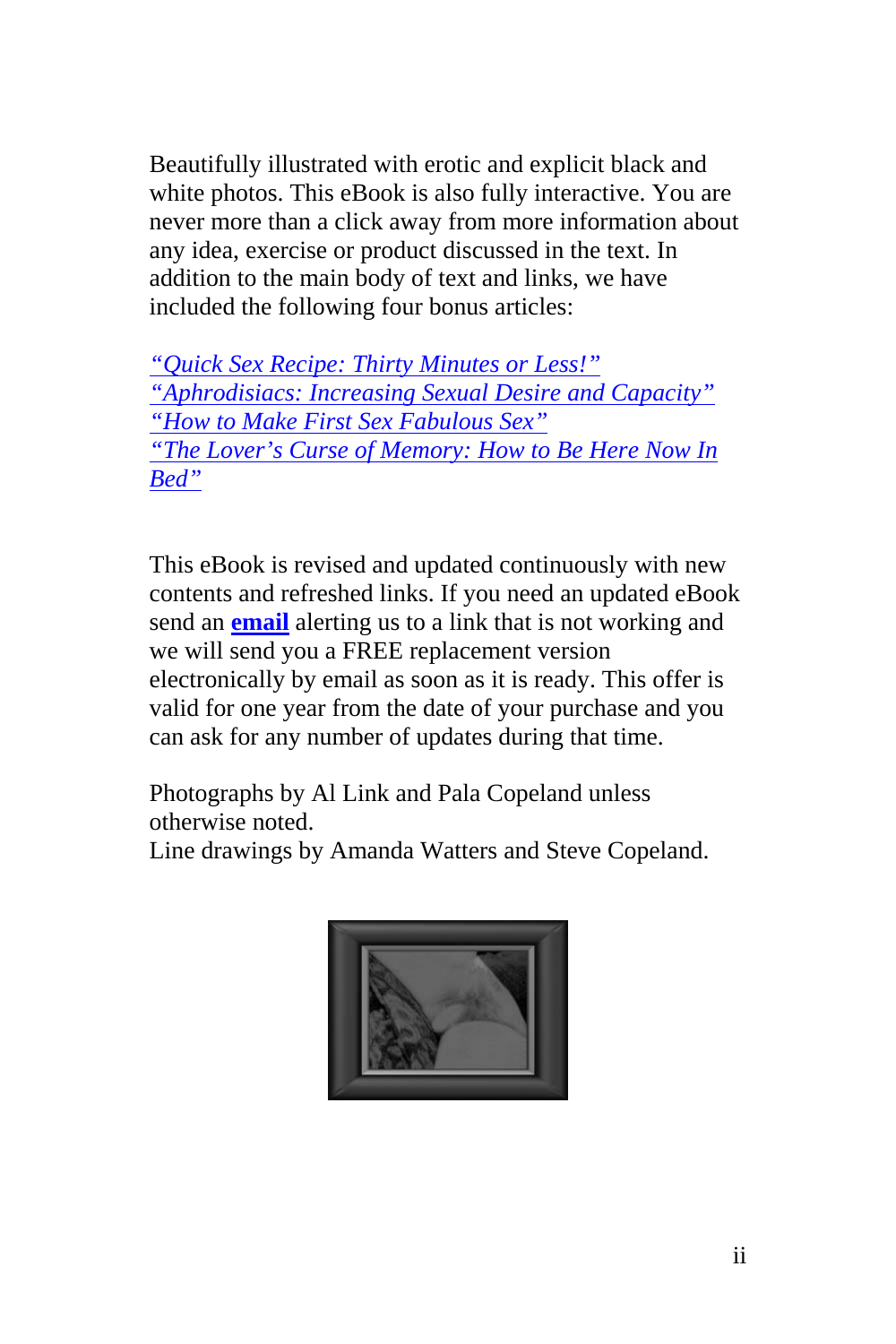# **Table of Contents**

| List of Line Drawing Illustrationsvi         |  |
|----------------------------------------------|--|
|                                              |  |
| Advantages of Voluntary Ejaculation 3        |  |
|                                              |  |
|                                              |  |
|                                              |  |
|                                              |  |
|                                              |  |
| Paying Attention to What You Do Want  11     |  |
| Awareness of Your Sexual Arousal Process  12 |  |
|                                              |  |
| Body Signals for Voluntary Ejaculation 23    |  |
|                                              |  |
|                                              |  |
| I've caught the signal, now what to do? 33   |  |
|                                              |  |
|                                              |  |
|                                              |  |
|                                              |  |
|                                              |  |
|                                              |  |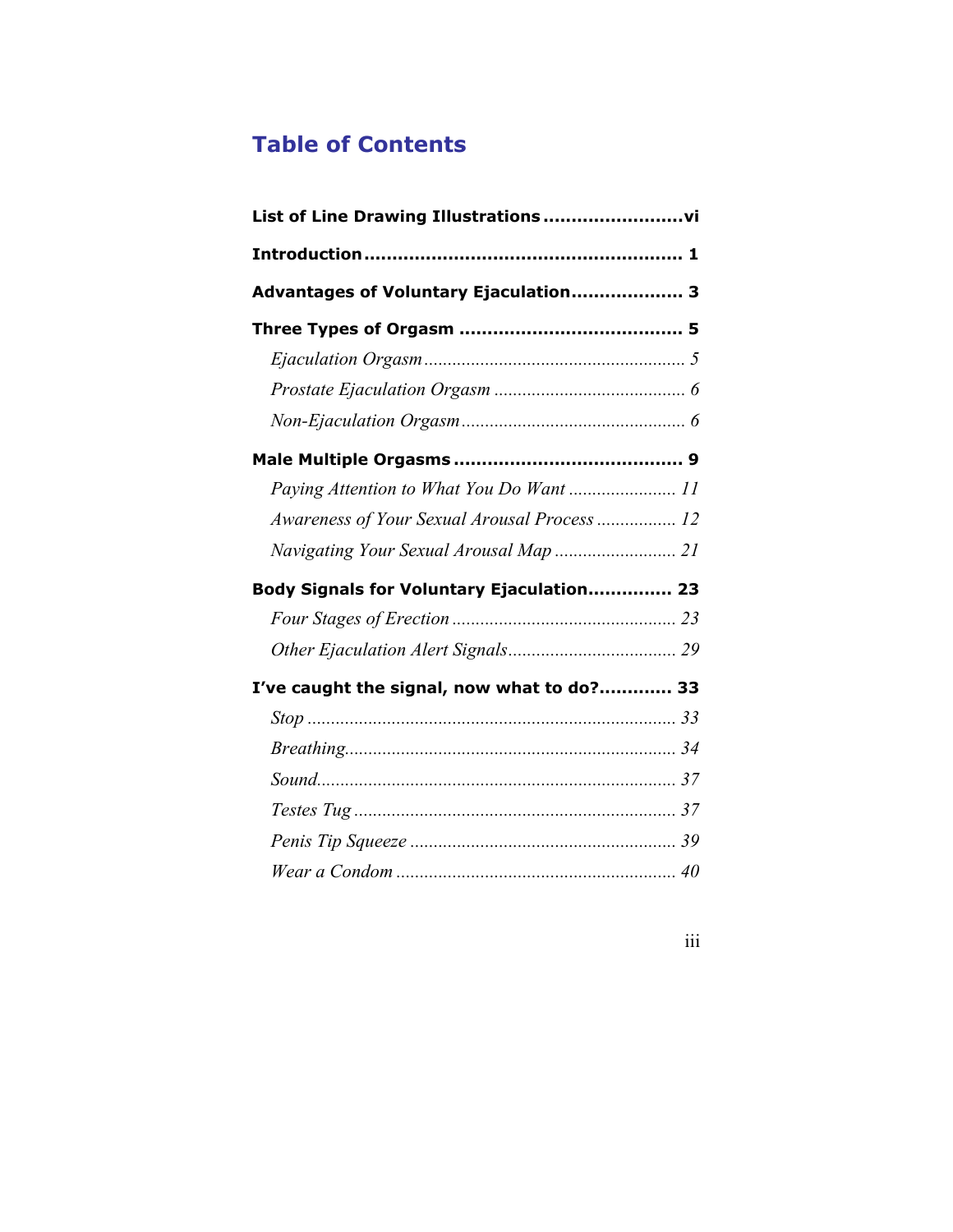| Masturbating Alone or While Your Lover Watches 64   |  |
|-----------------------------------------------------|--|
|                                                     |  |
|                                                     |  |
|                                                     |  |
|                                                     |  |
|                                                     |  |
|                                                     |  |
|                                                     |  |
| Relaxing Full-Body Massage 90                       |  |
|                                                     |  |
| Am I sure I want to do this?  100                   |  |
|                                                     |  |
| Quick Sex Recipe - Thirty Minutes or Less! 102      |  |
| Aphrodisiacs: Increasing Sexual Desire and Capacity |  |
| How to Make First Sex Fabulous Sex 124              |  |
| The Lover's Curse of Memory:                        |  |
|                                                     |  |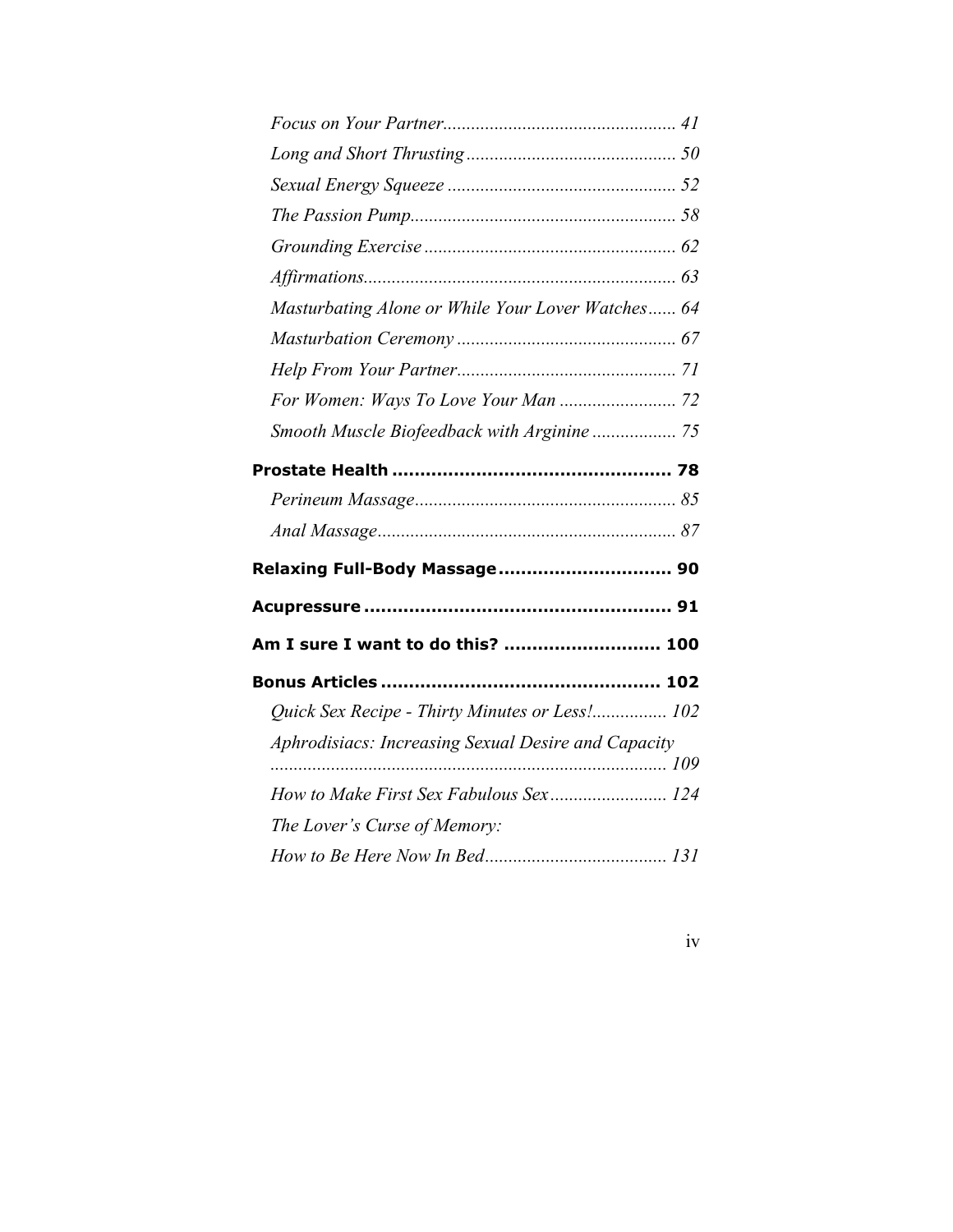| BPH and Prostate Cancer Resources  141        |
|-----------------------------------------------|
| About Authors Al Link and Pala Copeland 163   |
| eBooks Available From 4 Freedoms Relationship |
| Ordering a CD Copy of this eBook 168          |
|                                               |
|                                               |
|                                               |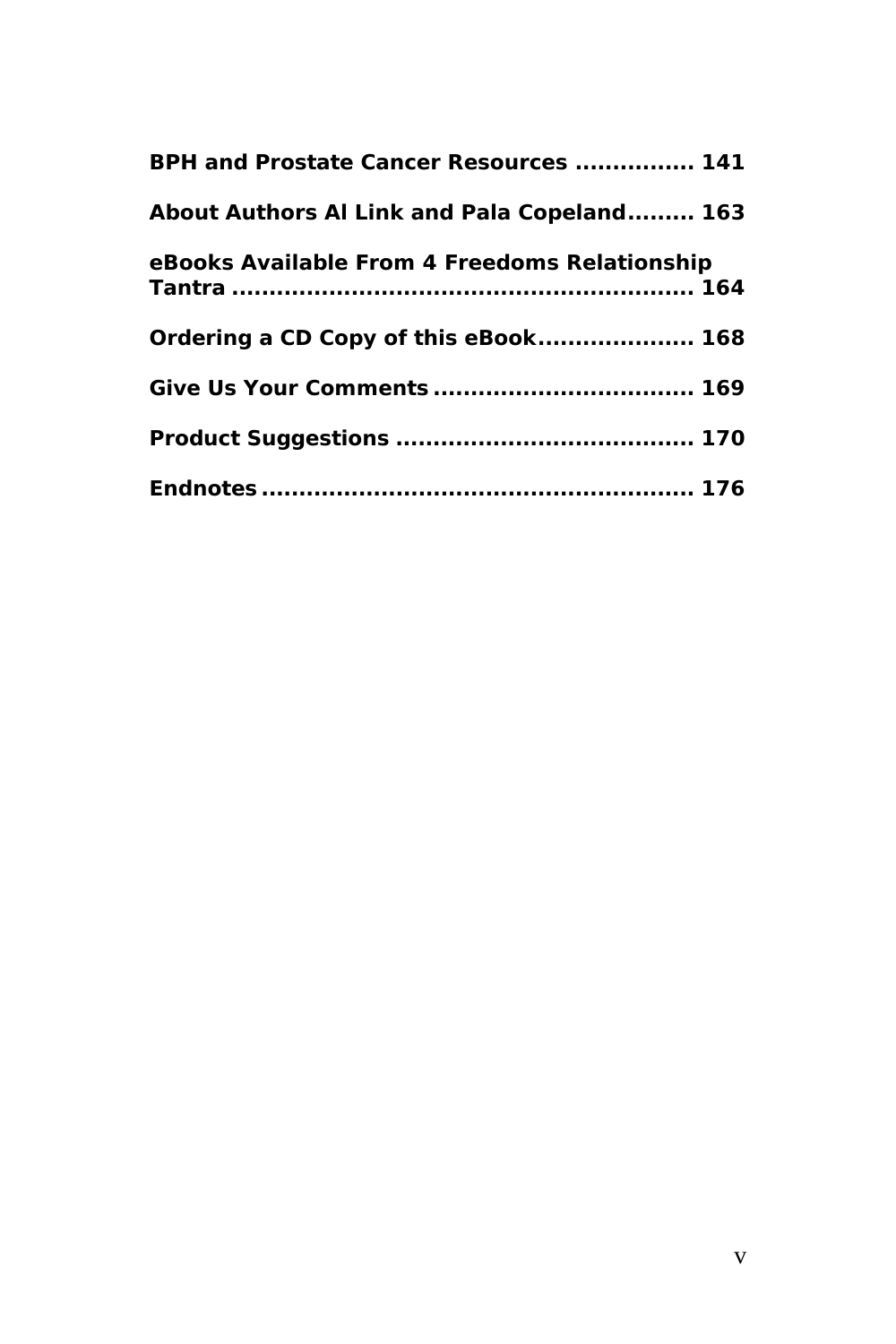# <span id="page-6-0"></span>**List of Line Drawing Illustrations**

[Regular Ejaculatory Orgasm Chart](#page-15-1) [Male Multiple Orgasms Chart](#page-17-1) Stage One Erection Stage Two Erection **Stage Three Erection** Stage Four Erection Male Anatomy Side View Deep Belly Breathing Testes Tug Penis Tip Squeeze PC-Muscles Male **Grounding** Perineum Massage Long and Short Thrusting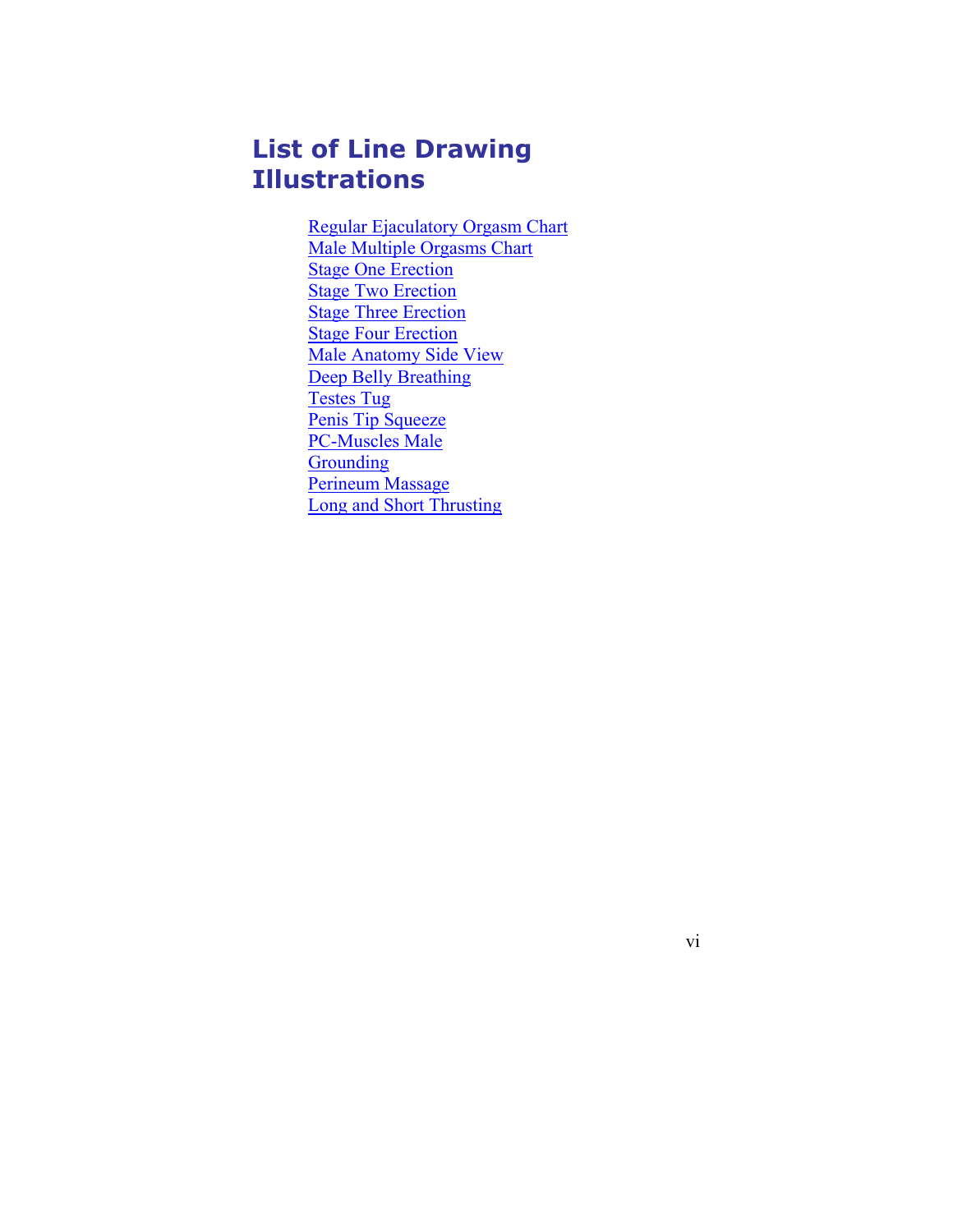# <span id="page-7-0"></span>**Introduction**

*"The degree and kind of a man's sexuality reach up into the ultimate pinnacle of his spirit."*  Friedrich Nietzsche – Beyond Good and Evil

Is this an all too familiar scenario? Hot and heavy loving with hungry kisses and tender caresses that promise orgasmic bliss for both you and your eager partner when all of a sudden you're one thrust past the edge, the dam bursts and it's over. You're finished, "spent" and ready for sleep. She's still waiting for more, perhaps wistfully contemplating a purchase of that acrylic-vibrating dildo her friend has been raving about.

Most ordinary men believe that ejaculation is the best part of sex. But there is something better—orgasms without any ejaculation at all. It is possible to have many orgasms in a single session of lovemaking, none of which includes an ejaculation. Furthermore, if you end lovemaking while you still have desire, in other words without ejaculating, you will super-boost your immune system and increase your physical energy, mental creativity, emotional resilience and spiritual quickening.

Orgasm and ejaculation are not the same thing. Using simple techniques that we explain here, any ordinary man can experience orgasms without ejaculating. Any male who learns how to do this will achieve alpha male status, radiating a masculine charisma that is irresistible to women. You do not already have to be a super-stud to learn how.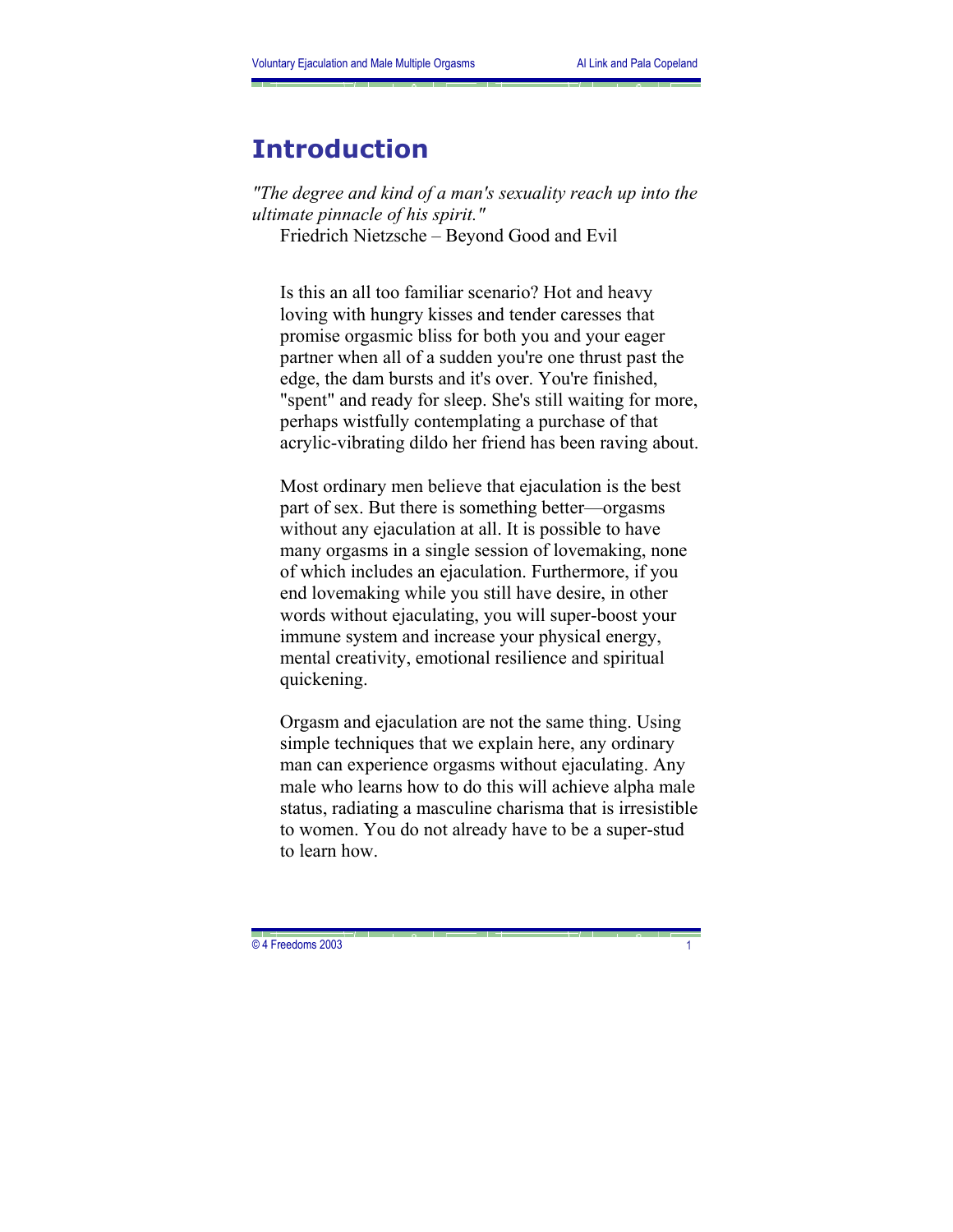One of the best-kept secrets of our time is that men (not just women) can be multi-orgasmic. Not only can a man have several orgasms during one session of lovemaking, but also he can do it and still have lots of energy and desire. The key is learning to separate orgasm from ejaculation. Because ejaculation follows orgasm so closely—within a split second—most people think they are one and the same, but they are two distinct phenomena. With the simple techniques explained in this eBook, you can learn to experience the pleasure of orgasm without the accompanying letdown of ejaculation.

There are only two things you need to learn in order to become a multi-orgasmic man, able to separate orgasm from ejaculation:

- 1. Stay relaxed no matter how sexually aroused you are.
- 2. Move your hot sexual energy up and away from your genitals.

Any man who does this and makes love long enough to build a very high sexual charge will eventually spontaneously experience non-ejaculatory orgasm.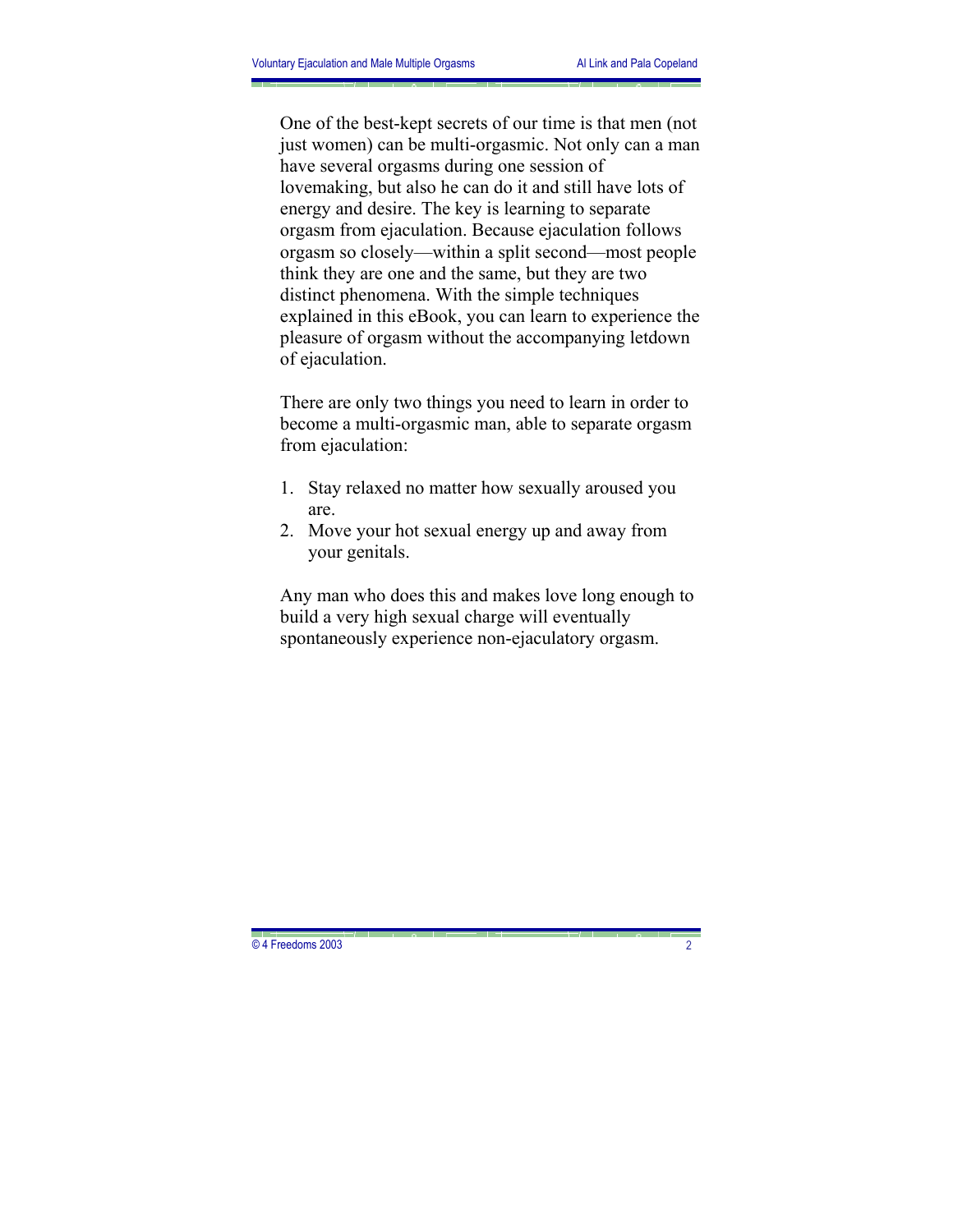# <span id="page-9-0"></span>**Advantages of Voluntary Ejaculation**

- 1. You can last as long as you want in active lovemaking, including during intercourse.
- 2. You can give your female partner complete sexual satisfaction by taking as long as she wants and needs to have all the orgasms she can stand.
- 3. Your relationship with your lover can be immeasurably enhanced and strengthened. She will adore you!
- 4. You can experience a great deal of physical pleasure, more than you could possibly imagine.
- 5. You can become a multi-orgasmic man, having any number of orgasms in a single session of lovemaking that extends over a period of hours.
- 6. Each orgasm can last longer and be more intense than an ordinary ejaculation. Usually these orgasms are experienced as pleasure throughout the body rather than being restricted to the genitals alone.
- 7. You can maintain optimal prostate health.
- 8. You can super-boost your immune system for total well-being, rarely getting sick and recovering quickly when you do.
- 9. You can experience a tremendous increase in available energy throughout each day.
- 10. You can have available a deep source of creativity to draw upon for application in all other areas of your life, for example, business, science, sports and the arts.
- 11. You can gain a serious competitive advantage over other ordinary males who do not know how to do this.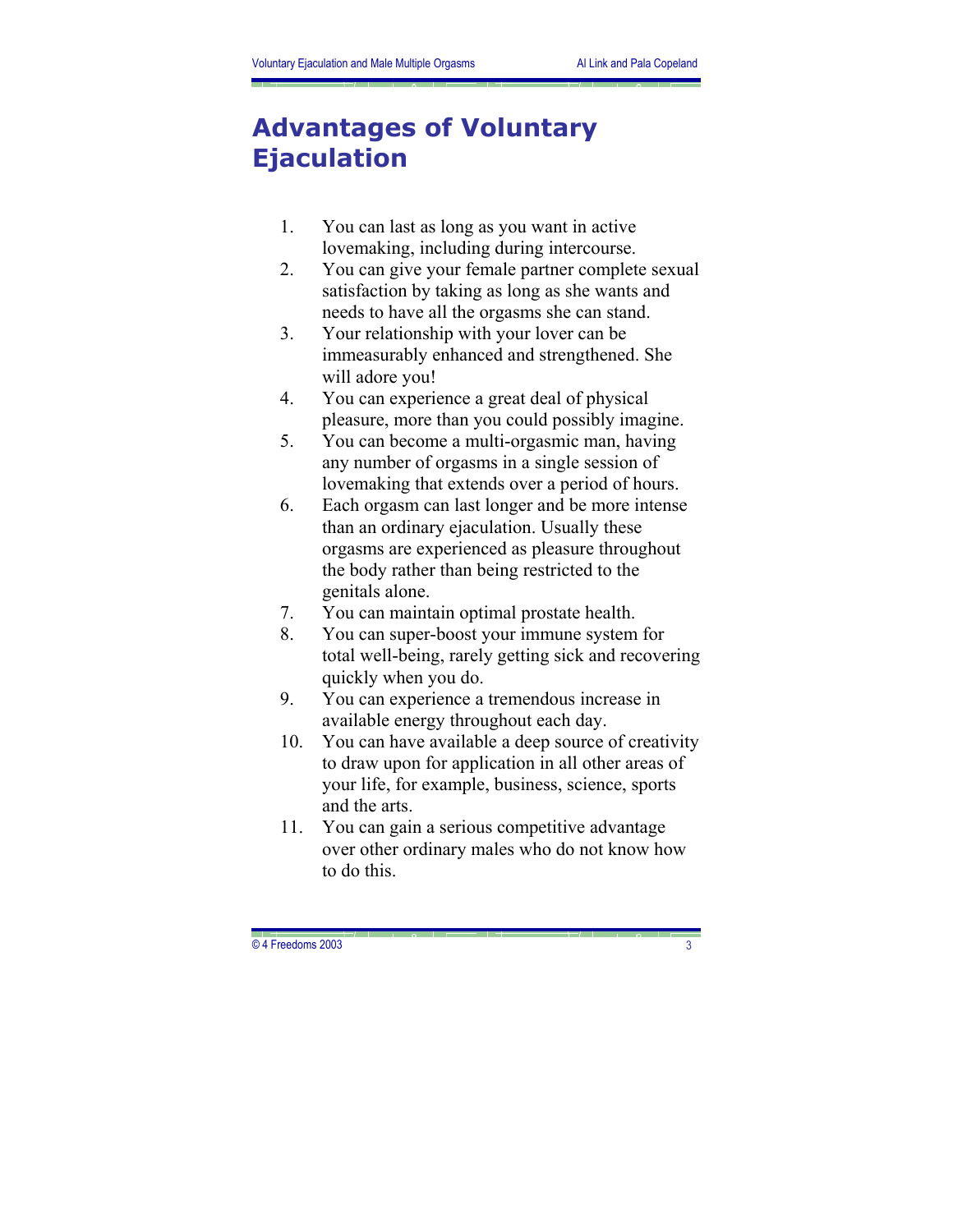- 12. You can regularly experience states of sexual/spiritual ecstasy in which time stands still and the boundaries between you and your lover completely disappear.
- 13. You can regularly experience various forms of mystical altered states of consciousness.
- 14. You can radiate a sense of self-confidence and charisma that you formerly may have envied in other superior alpha males.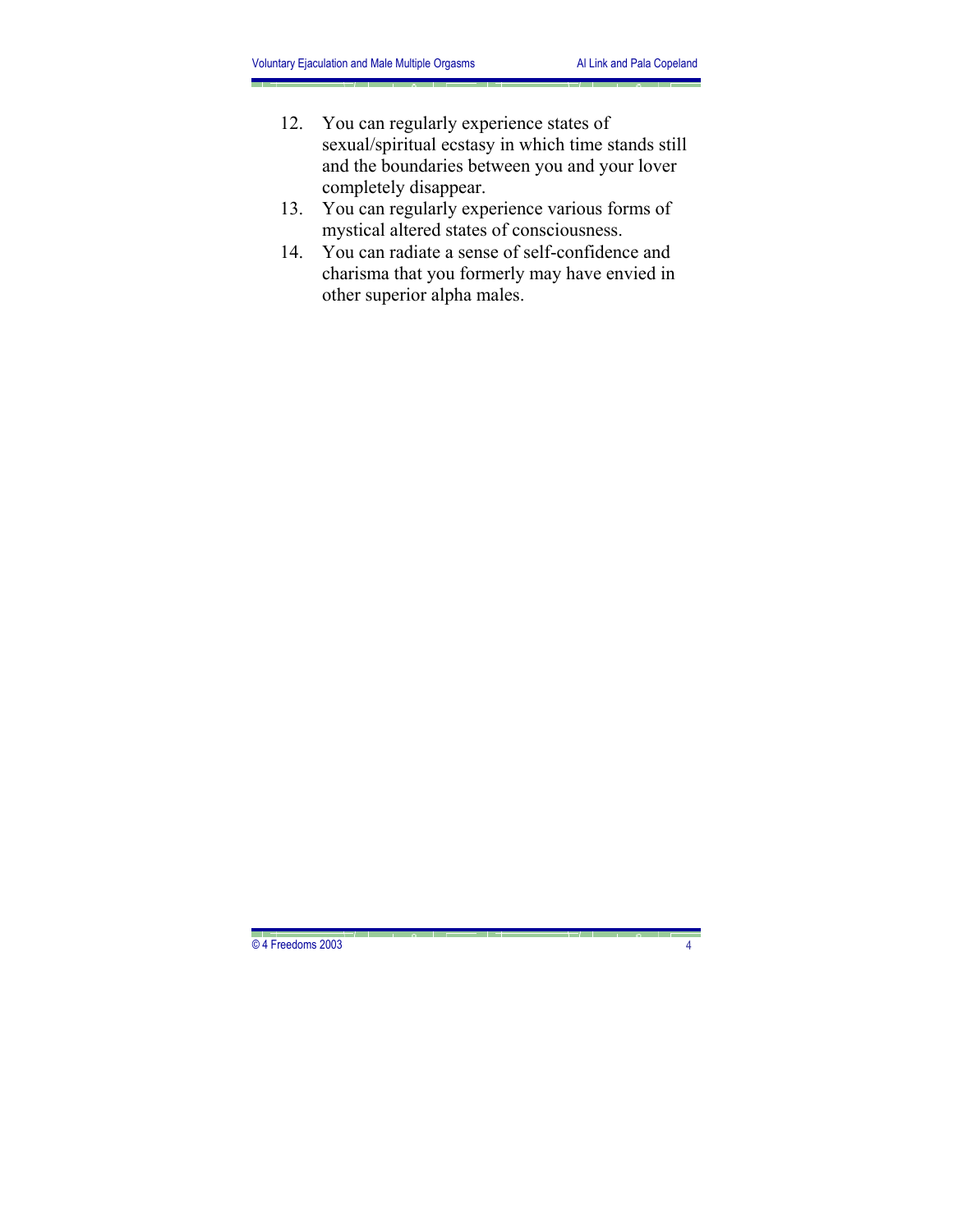# <span id="page-11-0"></span>**Three Types of Orgasm**

*When the Prince of Wales, later to be King Edward VII, said to his mistress, Lily Langtry, during a quarrel, that "I've spent enough on you to buy a battleship," she replied, "And you've spent enough in me to float one."* 

## <span id="page-11-1"></span>**Ejaculation Orgasm**

You have probably been regularly experiencing the pleasure of ejaculation since early adolescence. During an orgasm accompanied by ejaculation, a man's whole body tenses while contractions of the prostate gland vigorously propel semen out the tip of the penis in a forceful shooting stream. For a few seconds there is intense pleasure, restricted almost exclusively to the genitals. Almost immediately (usually within one or two minutes) the erection subsides and a refractory (recovery) period sets in. The entire body relaxes (not just the penis) and most men experience a complete loss of interest in further sexual activity. Sleepiness also commonly follows an ejaculation. How long it takes before energy (capacity for another erection) and libido (sexual desire) are restored depends on the man's age, health, and frequency of ejaculation. Some younger, stronger men are able to retain an erection in spite of ejaculation by maintaining rapid, continuous thrusting.

No matter how good it feels, repeated ejaculation with its accompanying loss of sexual energy can deplete your body's strength and vitality, and this is true for even the strongest, most virile males.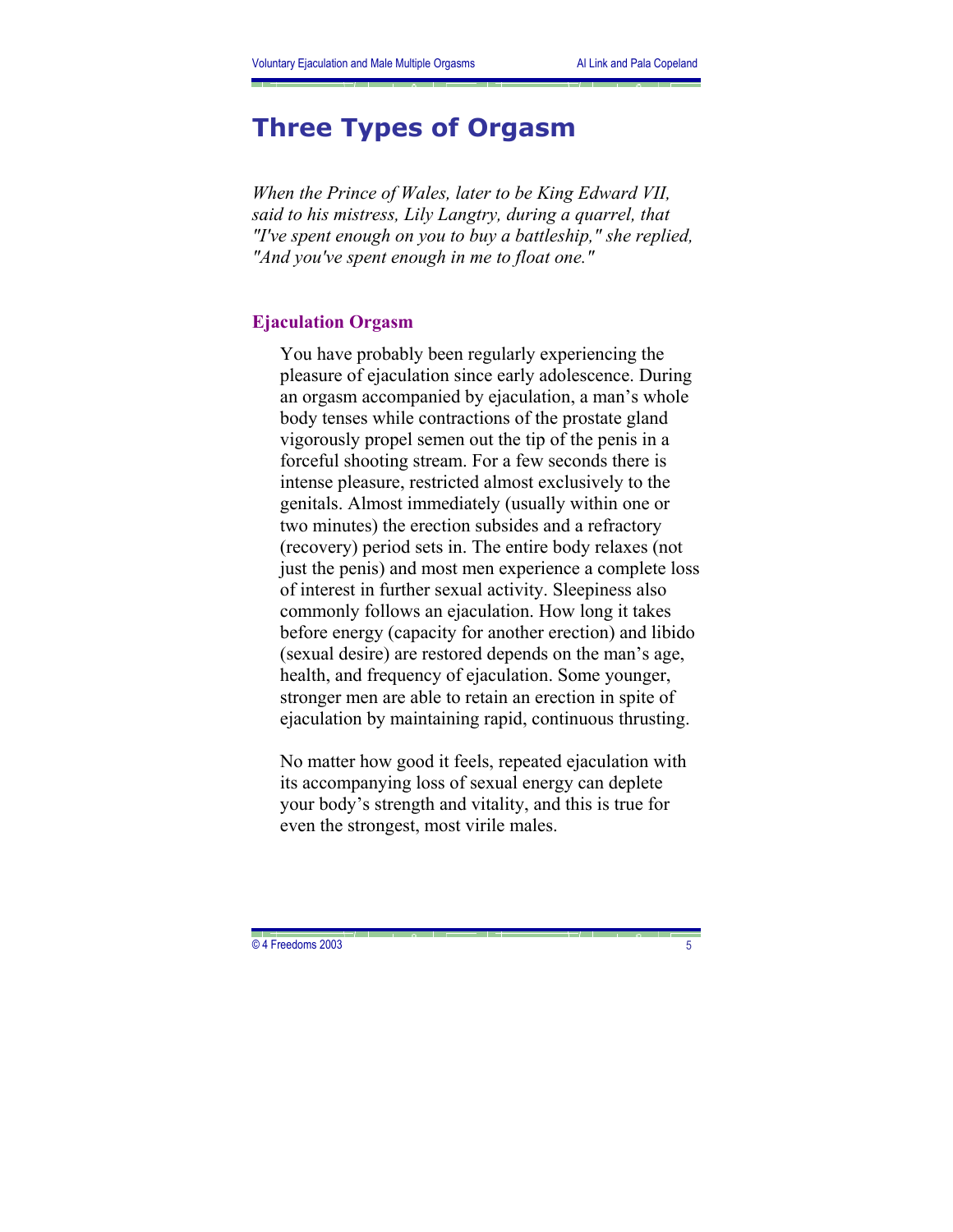### <span id="page-12-0"></span>**Prostate Ejaculation Orgasm**

As you practice the techniques presented in this manual you may experience an orgasm with prostate ejaculation. This is noticeably different from a regular ejaculation. With a prostate ejaculation the contractions of the prostate are not as strong and a smaller quantity of ejaculate is expelled. The ejaculate dribbles out the end of the penis rather than shooting out in a forceful stream. The pleasurable sensation localized in your genitals will be less intense, but so will the resulting letdown and loss of physical energy. You will find that the refractory period is considerably shortened allowing you to more quickly regain another erection.

<span id="page-12-1"></span>When you have a prostate ejaculation this is evidence that your are learning to keep the external genital muscles and the **internal smooth muscles** relaxed rather than involuntarily tensing them as in an ordinary ejaculation. It is a definite sign of progress on your journey toward masculine sexual mastery.

### **Non-Ejaculation Orgasm**

A non-ejaculatory orgasm is as good as it gets. This is the best of both worlds. You get to have an orgasm, and you get to keep your erection and your sexual desire! Not only can you keep your erection for as long as your partner wants and needs to have all the orgasms she can stand, you can also go on to have any number of orgasms, with the intensity of each one varying from mild to overwhelming. You will be a multi-orgasmic man. There is no greater physical pleasure than this.

You can accomplish this wondrous experience regularly by learning to stay completely relaxed regardless of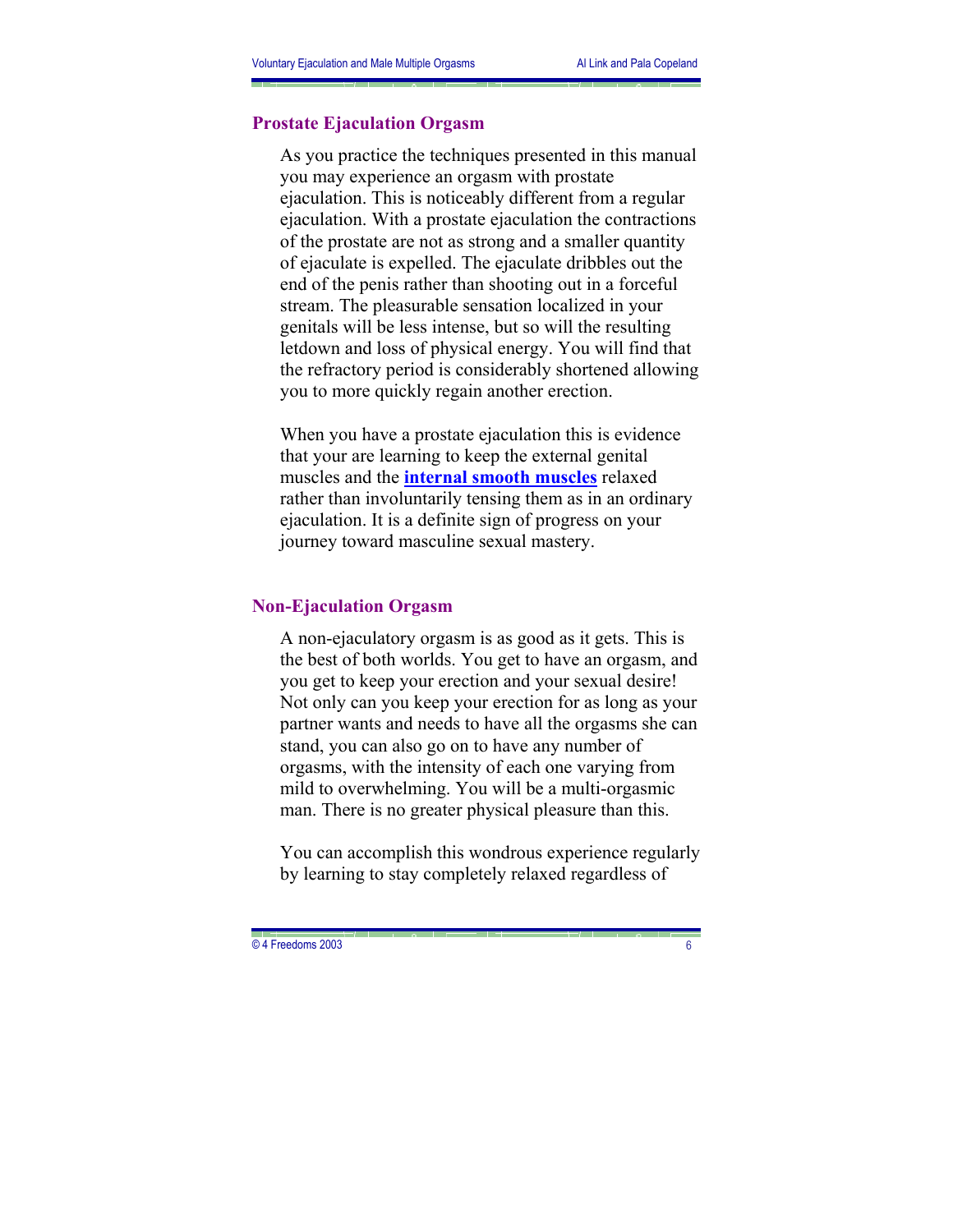how sexually aroused you become, by successfully circulating your hot sexual energy up through your body, away from the prostate, and by extending your active lovemaking over a period of hours.

As you learn the required skills your entire body will become an orgasmic erogenous zone. You may experience orgasmic sensations in your toes, for example, or rippling through your entire body rather than only in your genitals. There is no physical limit to how many of these energy orgasms you can have in a single session of lovemaking.

Rather than experiencing a physical letdown and loss of energy, you can build indefinitely to higher and higher energy intensity. Many men experience a mystical opening of the higher spiritual centers that far surpasses the extraordinary physical satisfaction of multiple orgasms. It is an experience beyond physical pleasure.

If you end the lovemaking while you still have desire, in other words with no ejaculation at all, you will build up a reserve of sexual energy that can be used to give you a powerful competitive advantage in any endeavor including sports, business, science or art. For thousands of years, Eastern emperors, princes and lords used this secret to accomplish greatness and rule their world. Even if you are not interested in leadership alpha male status, you can benefit from the tremendous boost in your immune system function, maintaining optimal vibrant health. And, active male lovers who preserve their seed become highly attractive to women.

During a non-ejaculatory orgasm, the physical pleasure will not travel out the end of your penis to be lost forever. Rather it will move through your entire body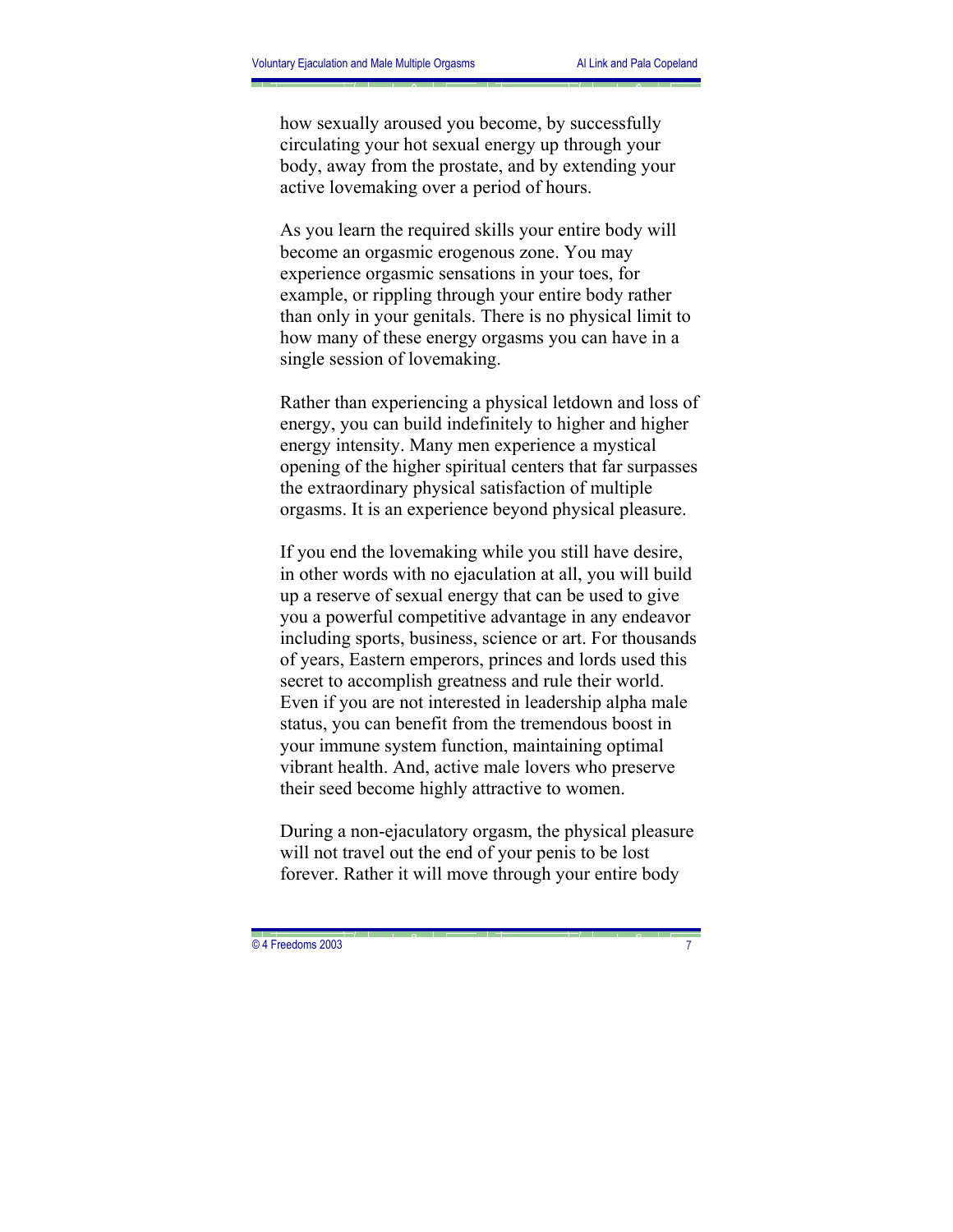bathing every cell in the most exquisite sensations. Furthermore, while an ordinary ejaculation lasts merely seconds, the non-ejaculatory variety can go on for minutes and will sometimes result in such a delightfully altered state of consciousness that time simply becomes irrelevant and you enter into a continuous timeless bliss state. Your body may contract and jerk involuntarily with the force of this flow of ecstatic energy.

We hope that you are beginning to understand that by not ejaculating you will not give anything up! There is nothing to lose and so much to gain. After all, you can always have an ejaculation any time you want to, but most men who learn to have an orgasm without ejaculation usually experience ejaculation as a letdown that ends the pleasure and seriously depletes physical energy. By comparison, orgasms without ejaculation leave you relaxed, but not tired. You keep your erection or get another one as soon as you or your lover wants. You will still have intense desire and this will not be experienced as something driving you, but rather as vitality and vigor. This state does not interfere with sleep, on the contrary, you can be simultaneously aroused, excited and relaxed, able to choose more lovemaking, another activity or going to sleep.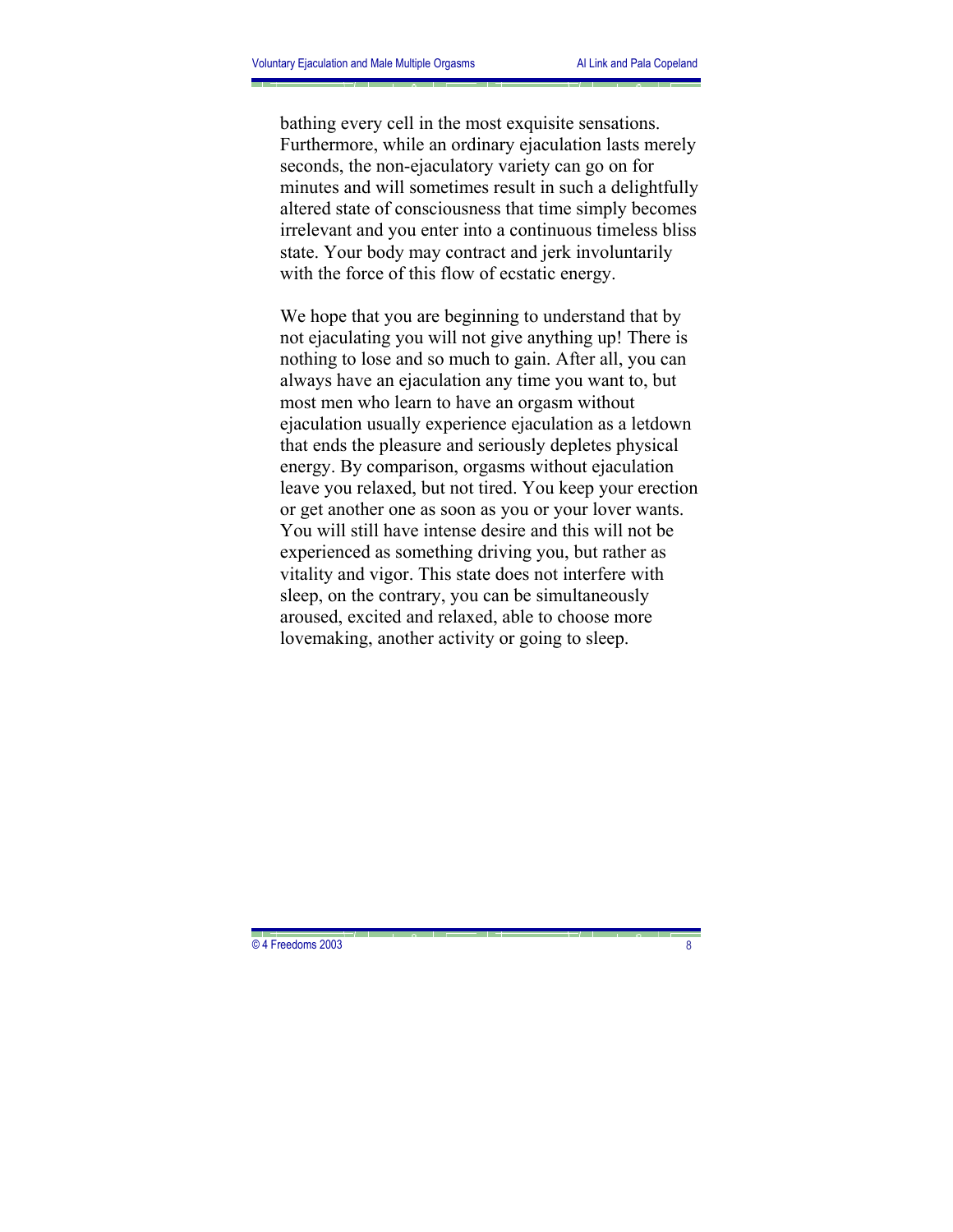# <span id="page-15-0"></span>**Male Multiple Orgasms**

# <span id="page-15-1"></span>*"You never know a man until you know how he loves."*  Sigmund Freud



Stimulated by the hormone testosterone, men have been driven to populate the earth, planting their seed wherever they could at every opportunity. No small part of this drive is the intense sensation of pleasure derived from the simple act of ejaculating. Reaching a peak of sexual excitement, spewing ejaculate from the tip of their wand of light, and collapsing in a swoon of energy and tension release commonly takes only a matter of minutes for most men. As the simple diagram illustrates, this experience is a little bit like stepping off a precipice and flying into an abyss. The urge to do this repeatedly seems to be almost irresistible and becomes an obsession with many men. A typical male between the ages of fifteen and thirty can scarcely think of anything else day and night.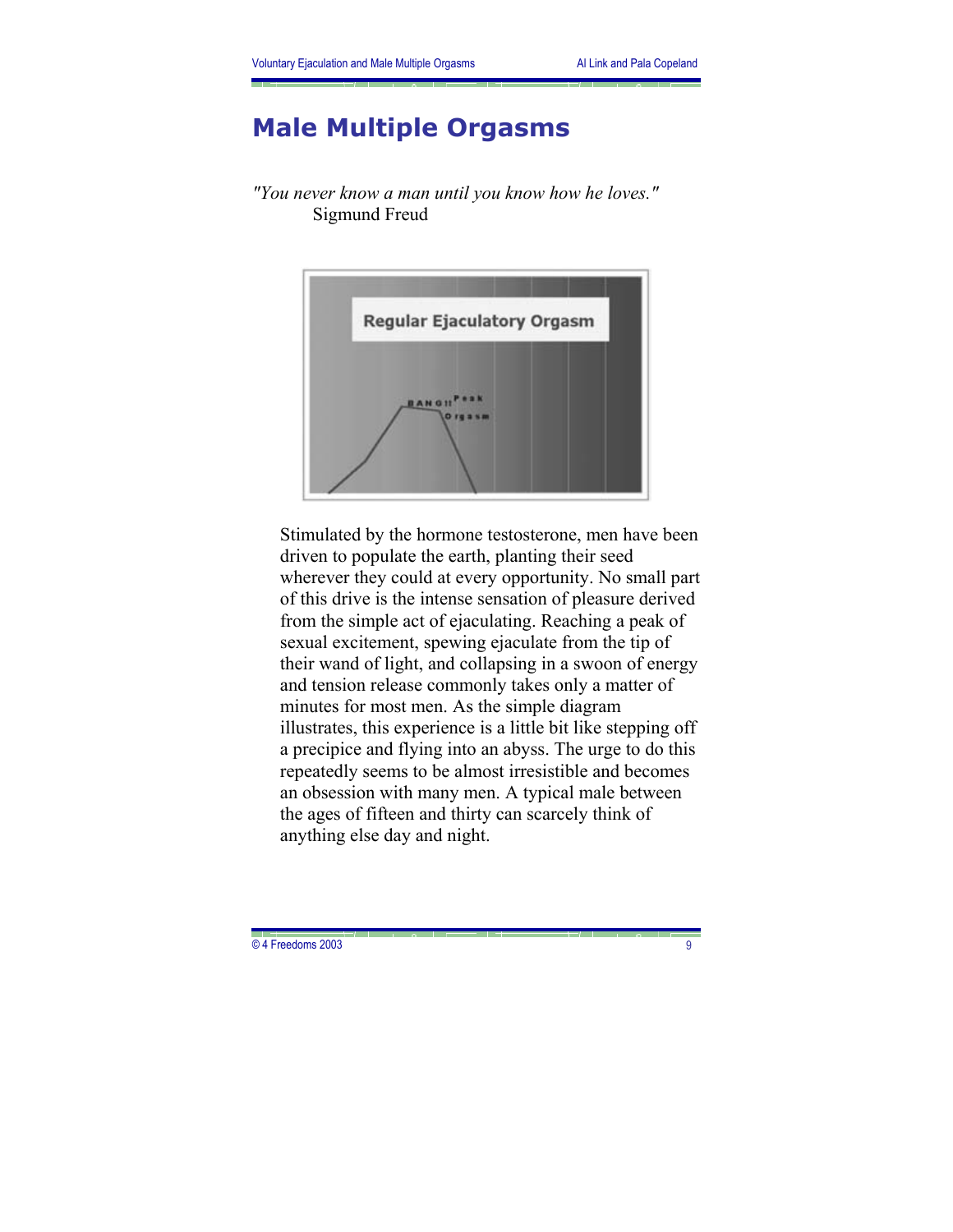Alternatively, Taoist and Tantric sacred sex practitioners have perfected a mastery of this hot wild sexual energy. They have learned to ride the bronco and have tamed the stallion. These ancient practices originated in exotic locations such as Tibet, India, and China. For thousands of years they were kept secret for the benefit of a chosen few who learned to harness their sexual energy for health, longevity, creativity and ruling the world. Now these secrets are revealed in this manual of masculine sexual mastery, and are easily accessible to any male who wishes to rise above the common man with a bit of disciplined practice.

Sexual mastery requires graduation from friction sex to high-energy sex. High-energy sex involves learning to delay the involuntary ejaculation response. Lovemaking is extended over a period of hours (usually four hours or more) rather than recklessly spewing sperm in five to ten minutes of frantic thrusting more suitable to animals than gentlemen. While the common man seems to take some misguided satisfaction in being able to come as fast as possible—perhaps he is still worried about getting caught or that his partner will change her mind—the sexually charismatic alpha male will take delight in rising from one peak to another in a continuous ascent to higher and higher levels of ecstasy, satori and Samadhi.

As illustrated in the diagram below, at each peak of sexual arousal, the master will relax and rest, while performing simple **breathing**, **muscle contraction exercises,** and **visualizations** to circulate the hot sexual energy away from his genitals, moving it up through his entire body. Once the hot sexual energy has cooled down and become more manageable, active lovemaking can be resumed, building to yet another peak of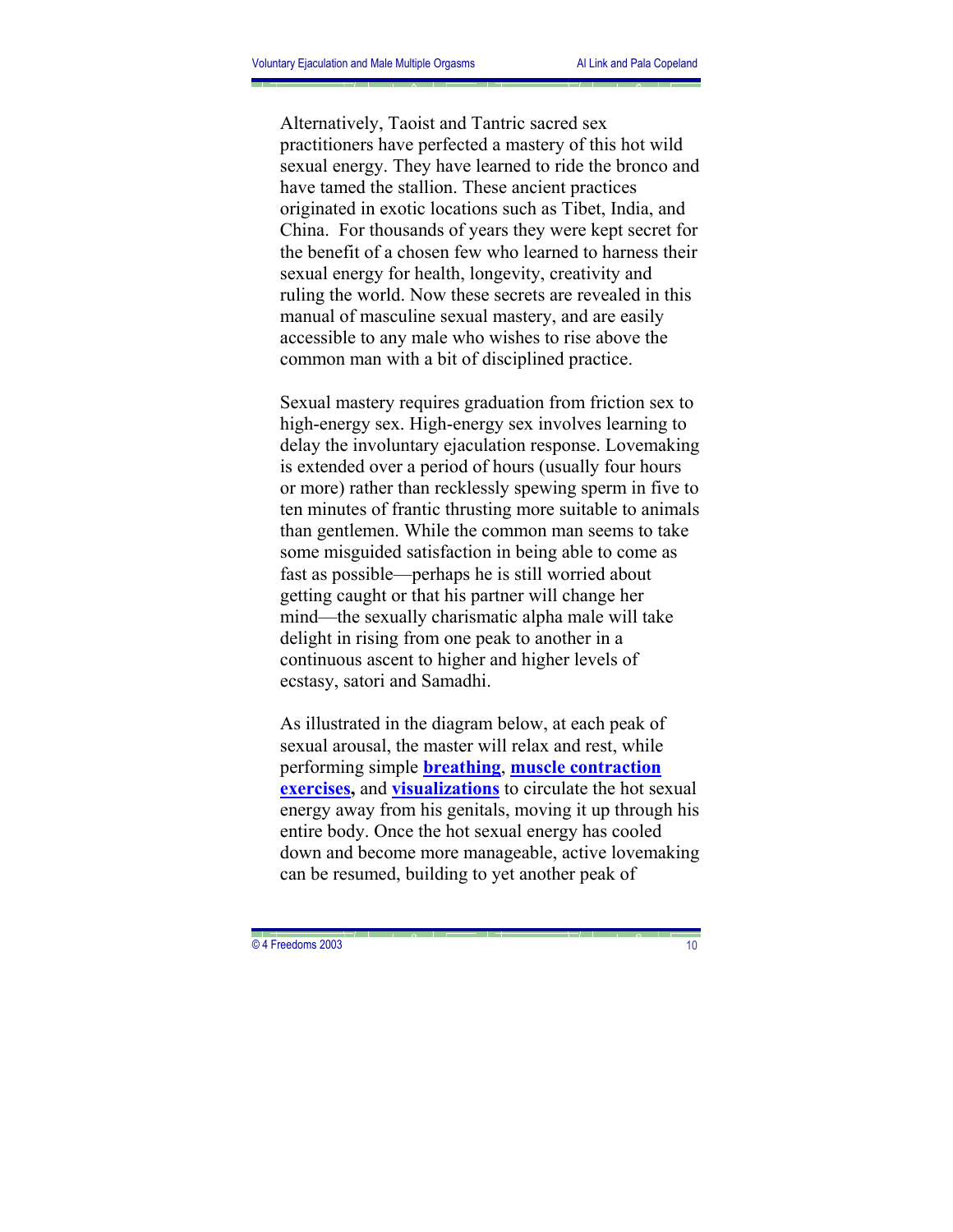heightened sensitivity and expanded consciousness. In this way the lovers can build sexual energy and excitement again and again to any number of orgasmic peaks. At some point counting the peaks and orgasms becomes irrelevant as you both enter into a continuous orgasmic intensely high-energy state.

<span id="page-17-1"></span><span id="page-17-0"></span>

## **Paying Attention to What You Do Want**

A core principle in masculine sexual mastery is to pay attention to what you do want rather than focusing on what you don't want. You must train your consciousness to focus on such things as **pleasing your sexual partner,** building high sexual charge, circulating hot sexual energy throughout your body and exchanging it with your lover, extending the physical pleasure, and expanding your consciousness. You do not want to focus your attention on avoiding ejaculation. Remember, you will always get more of what you pay attention to. When the focus of your attention is on "not ejaculating" you are really paying attention to what you don't want, and unfortunately,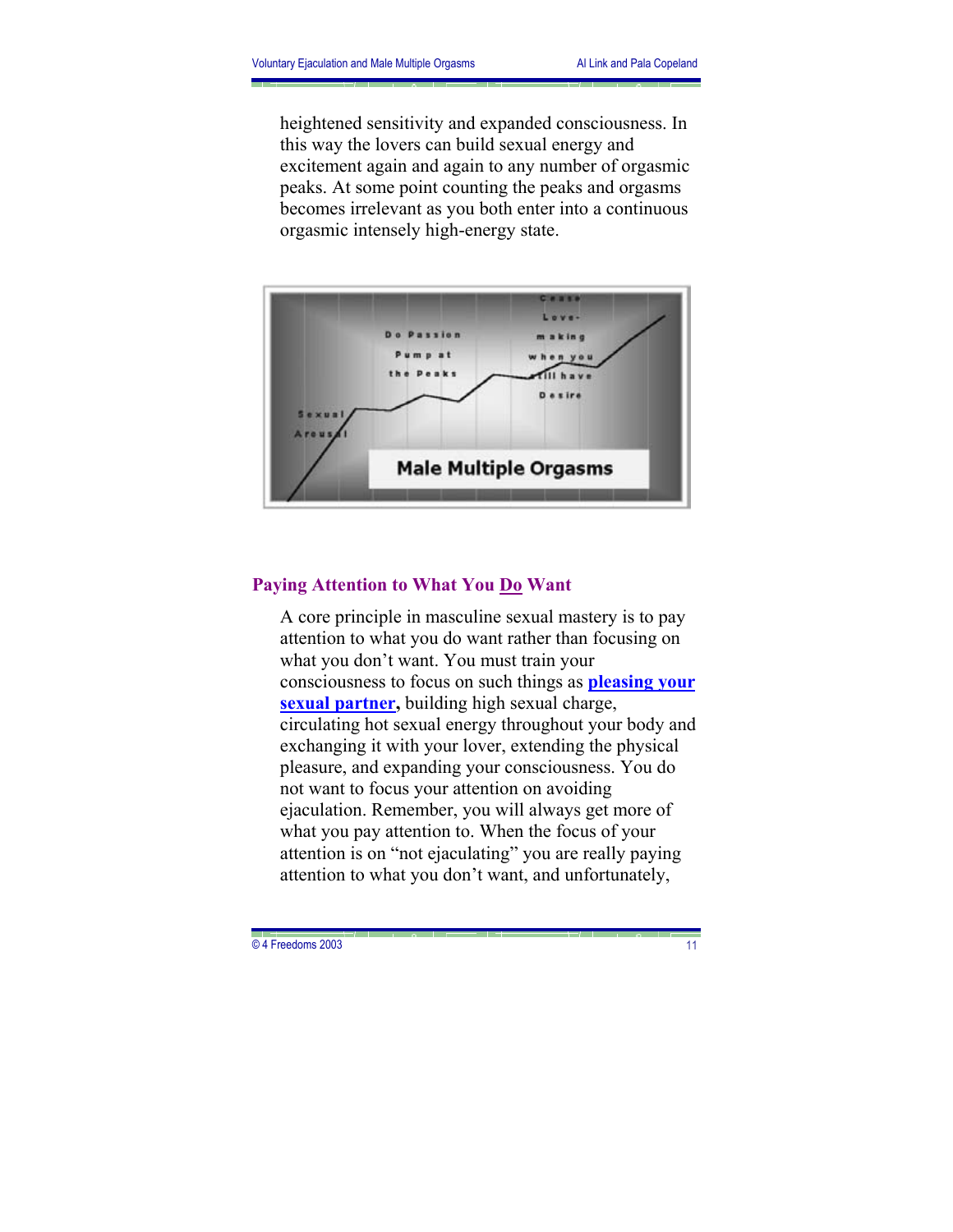you are going to get more of it, not less. In other words, trying not to ejaculate is one of the quickest ways to ejaculate!

Trying to stop ejaculation is an example of the ordinary man's attempt to stay in control. But the masculine sexual master understands that he controls nothing, nor does he care to. Rather, he rises to the challenge of surrender, allowing himself to let go. In this way he will enter into the flow of the mystery. He will stay completely aware, witnessing each timeless moment as it unfolds. He has no goal orientation. He does not perform. He simply becomes the lovemaking. In this contemplative state of consciousness (where the lover and the act of love become one), the sexual master experiences complete freedom in a continuously flowing bliss state.

<span id="page-18-0"></span>A sexual master is not a performance champion; rather, his lovemaking is an effortless artistic creation. However, much effort and practice have prepared him for this act of creation. It is to this effort and practice that we now turn our attention.

## **Awareness of Your Sexual Arousal Process**

Prolonging lovemaking for hours is not difficult. There are a number of simple techniques you can easily learn to enable you to do this. A good starting place is to map your sexual arousal process, by creating a scale from one to ten so that you can always be aware of exactly how close you are to an involuntary ejaculation response. On your arousal map, one is the lowest level of sexual excitement and ten is the highest. While you are learning the skills of masculine sexual mastery you will try to stay below a certain level of arousal where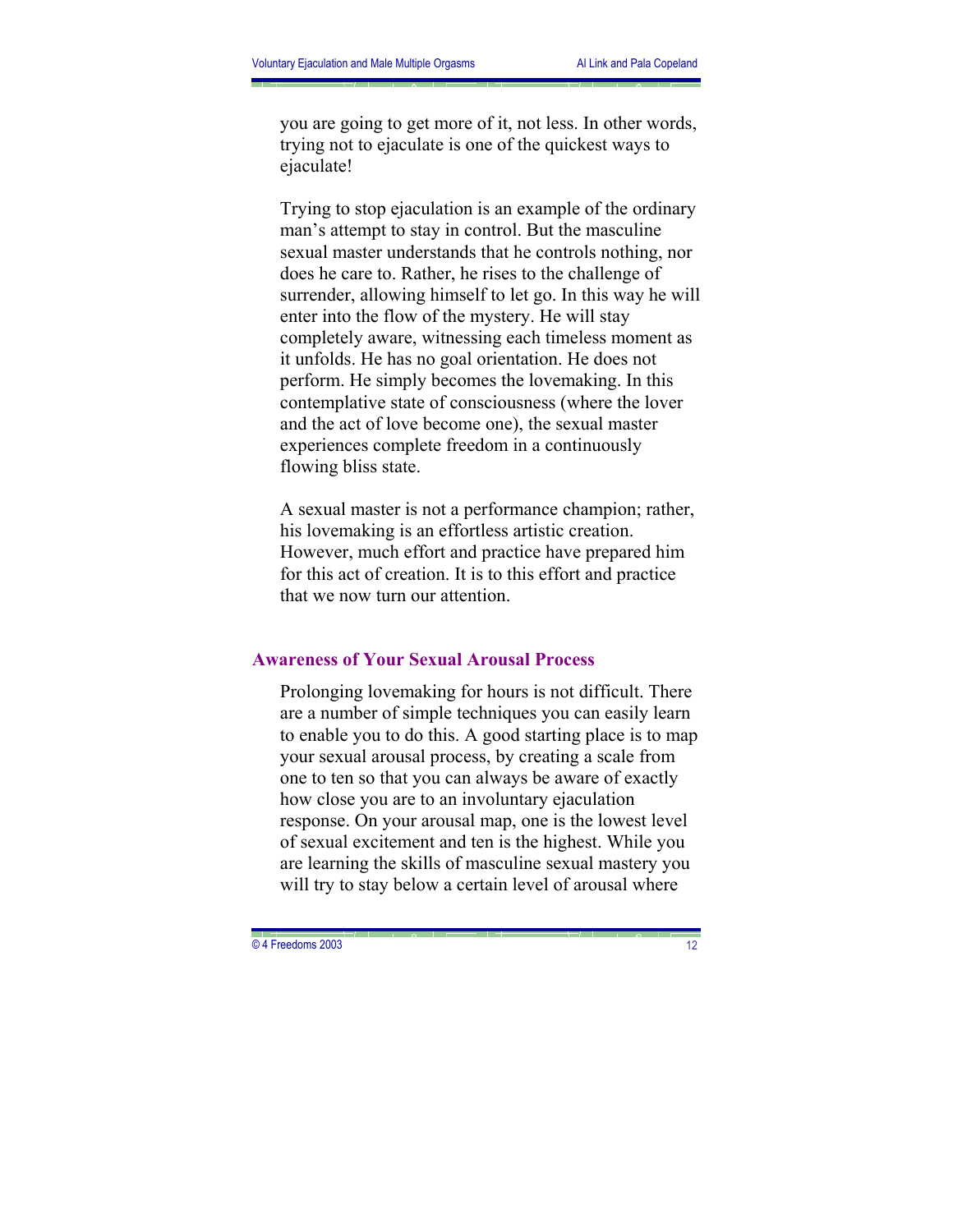ejaculation becomes unpredictable, but as your level of mastery unfolds, you will easily soar to the heights of bliss and ecstasy at the top of your scale.

Here is a description of what the various points on an arousal scale could look like. Of course, you will have to observe your own arousal process over many repetitions in order to complete your own map, but it may be helpful to have some ideas of what to look for. It really does not matter at all what anyone else's map includes at each point on the scale from one to ten; what you must do is become aware of your own.

## **Arousal Level One**

Your penis is soft. Nevertheless, you find yourself thinking or fantasizing about sex. This is quite different from working on the next report for work. You may imagine yourself and/or your lover touching you sexually.

## **Arousal Level Two**

Your penis starts to respond. Blood enters the penis faster than it is leaving and you show just the beginning of an erection. If you have pants on, you will feel your penis start to push against your pants. Your breathing may start to change, for example speeding up slightly or there may be some involuntary gasping for breath. You may find it difficult to focus your attention on some responsibility or task you have been performing. You may actively initiate sexual activity with your partner or engage in the beginning of self-pleasuring by removing clothing and/or touching yourself sexually.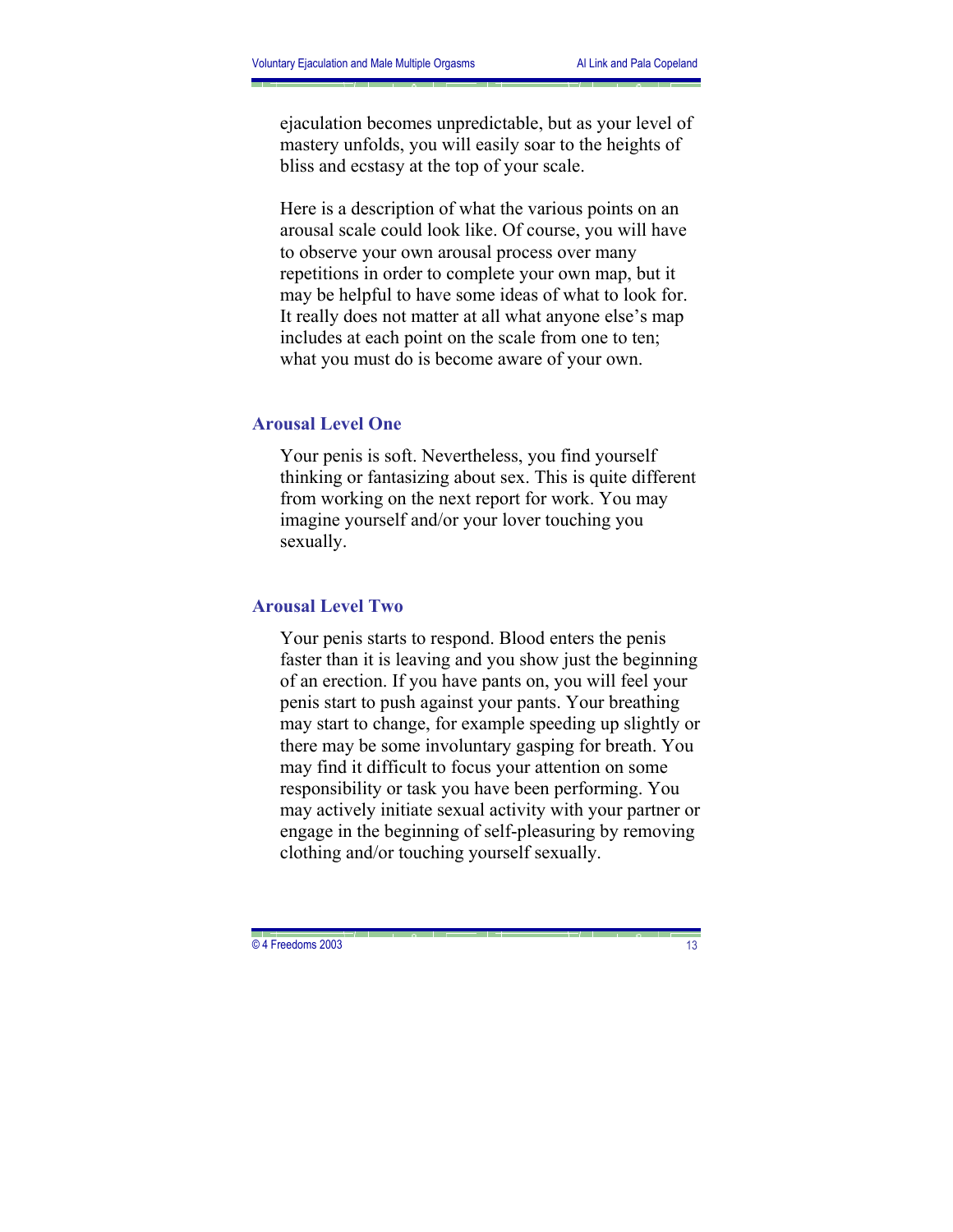#### **Arousal Level Three**

There is active sexual touching. You have enough of an erection (**stage two** or possibly **stage three** erection) for the beginning of intercourse. You do not feel any urgency to ejaculate, but your excitement is building rapidly including a strong desire to touch, fondle and please your lover. You also have a strong desire to insert your jade stalk into her fig pocket, which you may or may not have already done. Your breathing is faster and more irregular. You are feeling powerful. You may have an urge to make animal sounds, but this is easily controllable if you wish to remain quiet for any reason.

### **Arousal Level Four**

You have a sense of overwhelming passion. You feel consumed by desire and an urge to lose control. You may find it difficult to avoid thrusting rapidly, even frantically to release the sexual tension with an orgasmic spasm. But you are still aware enough to make the decision to slow down and take more time. You are aware of where your partner is in her arousal and pleasure and know that if you ejaculate now it will disappoint her (and probably yourself as well). You choose to wait. You use intentional breathing—deep, slow breaths—to keep a lid on your rapidly building excitement. You may divert your attention to something other than the lovemaking in order to neutralize the urge to complete the ejaculation release (this is not necessarily a good idea, but is a common practice with many men). You apply some **PC squeezing** to help keep the urge to ejaculate manageable by circulating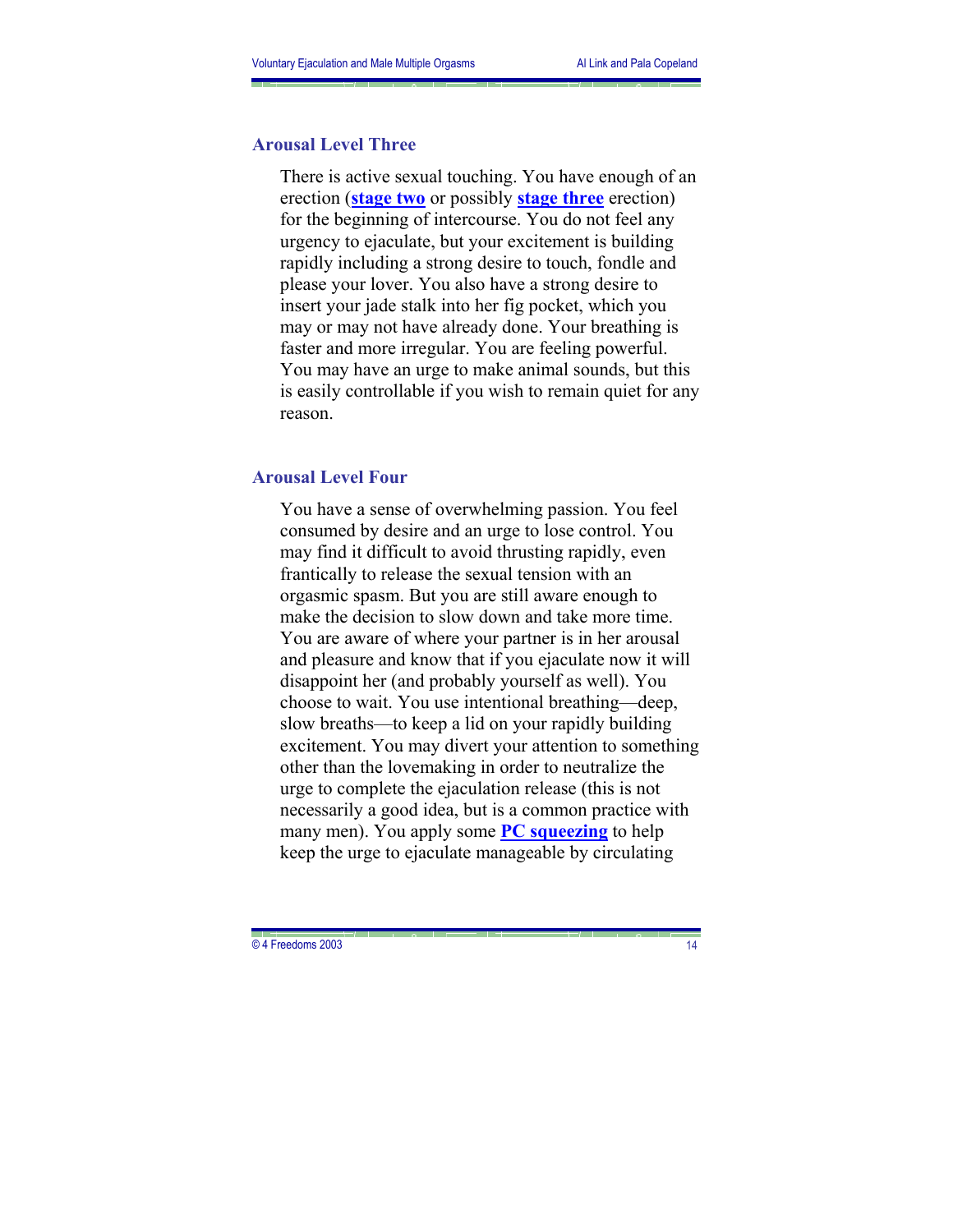some of the hot sexual energy away from your **prostate.** 

## **Arousal Level Five**

Your breathing becomes more and more irregular, one moment you are panting, another moment you are holding your breath. Blood is moving rapidly through your body and your upper torso begins to flush, for example your chest, face, nose, or ears. You begin to tighten and tense various muscles in your body. For example you may squeeze your lover with your arms, clench your fists, close your eyes tightly, grit your teeth, arch your body, etc., in a way that is increasingly involuntary. You are becoming quite noisy in showing your excitement and appreciation. You may feel inspired and motivated to speak words of love and endearment in your partner's ears, amazing yourself and your lover with the poetic creativity not ordinarily available to you.

The urge to complete the orgasm with an ejaculation is becoming very strong. You can't seem to focus on anything else but the intense pleasure that you experience when you come. The anticipation of this pleasure creates an urge to ejaculate that is hard to resist. Your erection is now at least **stage three** and quite possibly **stage four**. You may start to think and worry about premature ejaculation and the resulting disappointment to your lover and yourself if you come too quickly. This could start a whole train of thought that ironically leads to losing your erection without any ejaculation.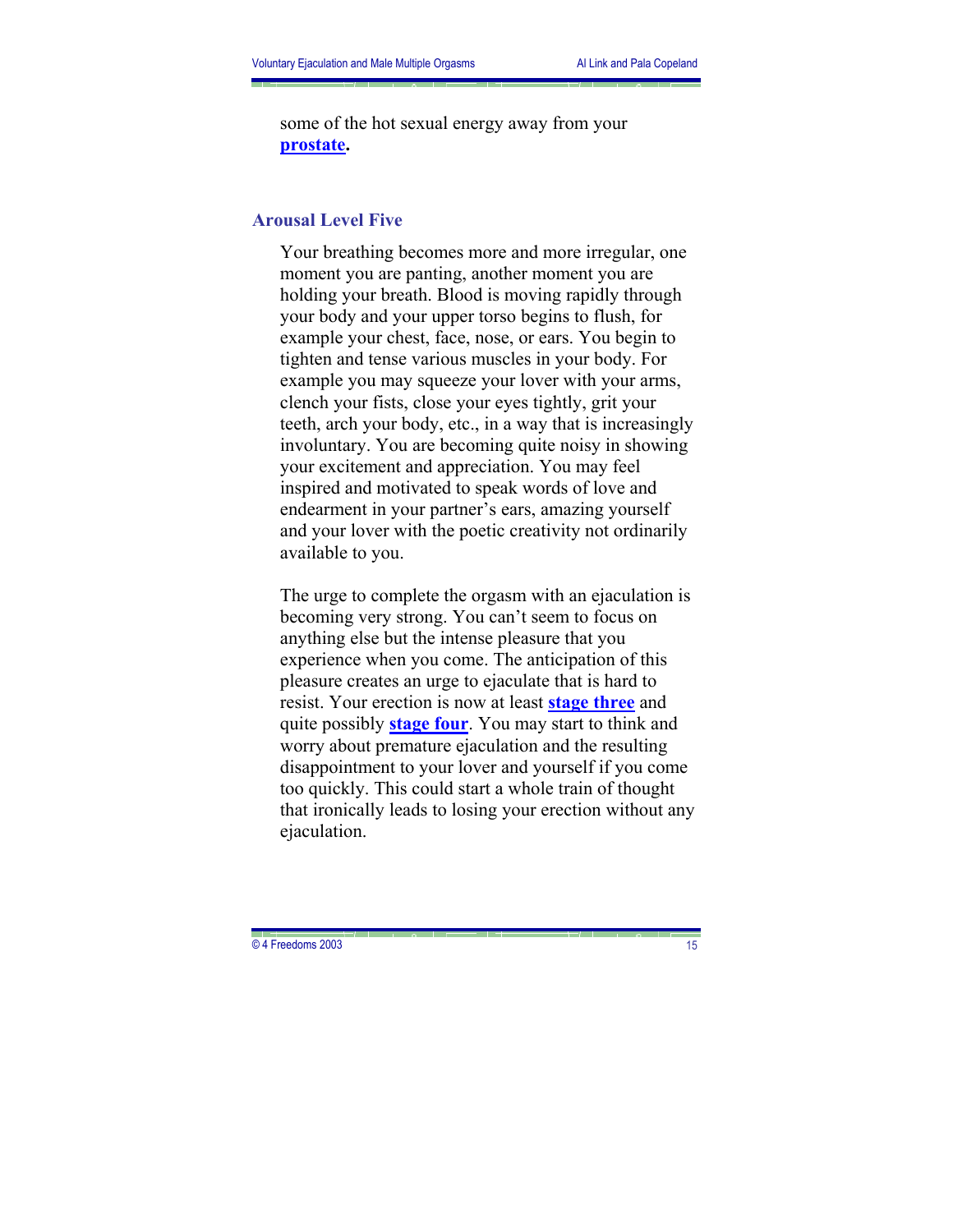Number five on your arousal scale may be the point at which ejaculation becomes unpredictable. Unpredictable does not mean imminent. In other words, you may come in the blink of an eye, or you could last for another hour. The importance of reaching this point (wherever on your scale it is) is that you must make a decision to change what you are doing in your lovemaking in order to allow the hot sexual energy to subside. For many men this is the first peak of arousal where they must slow down, relax, possibly stop and rest, focus on **breathing** slowly, doing **PC squeezes,** using visualization techniques, **pleasing your partner**,

etc., to get the attention off the urge to ejaculate.

For those men facing a more serious problem of premature ejaculation, this critical point could actually be reached at level two or three on their arousal scale, or in extreme situations even at level one, where ejaculation is almost instantaneous with the beginning of sexual activity. But most men reach the point where ejaculation becomes unpredictable at five, six, or seven on their scale. With sexual mastery, ejaculation will not be unpredictable even at ten on the arousal scale, but this is a very high level of masculine sexual mastery and may not be attained until many years of practice.

# **Arousal Level Six**

Getting to level six on your arousal scale without an involuntary ejaculation is a sign of developing ejaculation mastery, but happily there is still a long way to go. The degrees of physical pleasure, and the vastness of expanded consciousness available at the higher numbers on your scale are wondrous indeed and worth every possible disciplined effort to attain. To successfully move into level six and beyond requires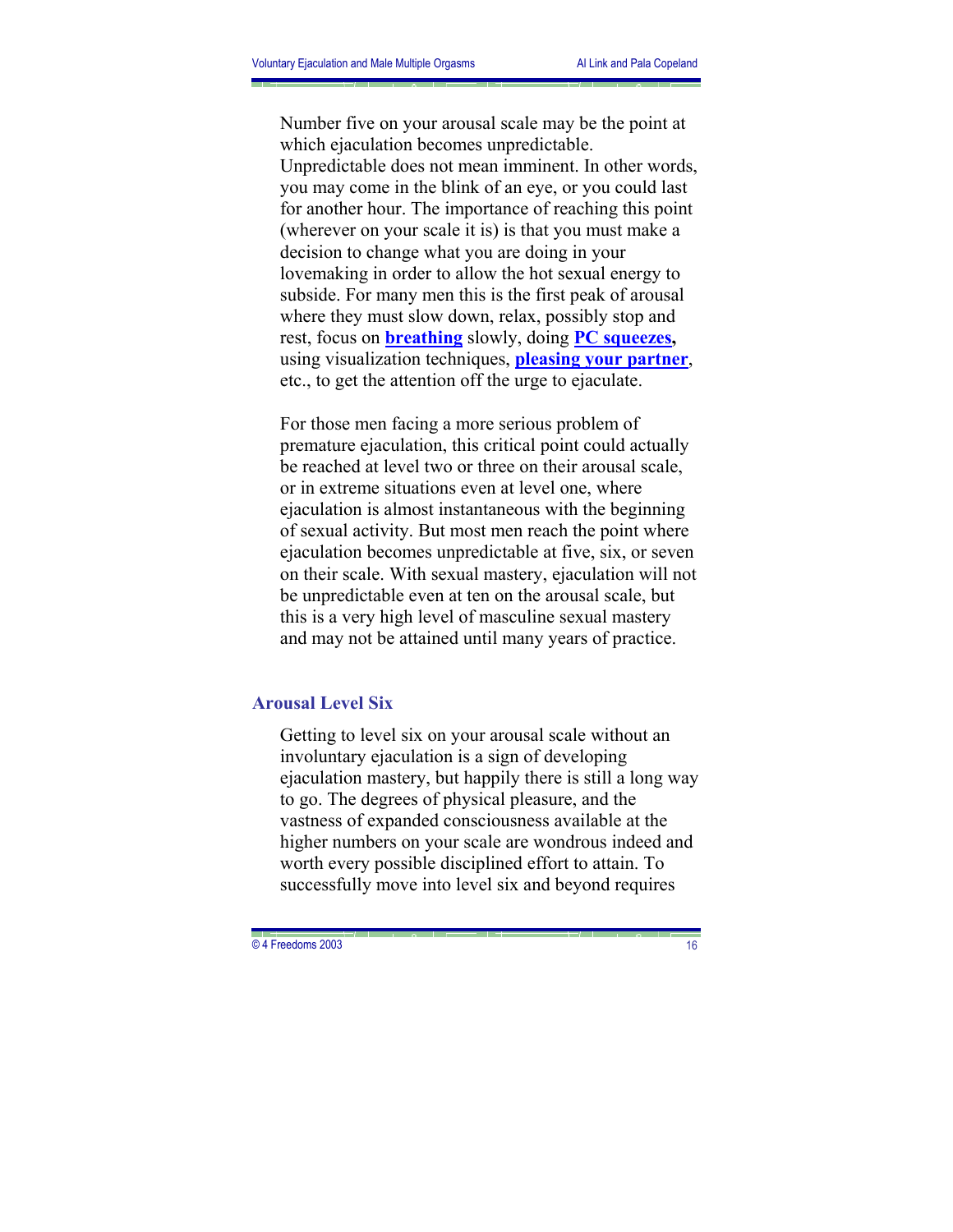the ability to be aware as soon as you go into **stage four** erection, to change what you are doing to quickly drop back to **stage three,** or to lose the erection completely, allowing the hot sexual energy to subside, and then returning to active lovemaking, building to another peak of sexual arousal. Getting to level six, means that you are able to ride a peak of arousal without going over the edge into an ejaculation release. You are able to move the hot sexual energy away from your prostate using **PC squeezing,** almost as fast as it builds, so the urgency to ejaculate involuntarily is significantly delayed. Your **breathing** is slow, deep and rhythmical.

### **Arousal Level Seven**

At level seven on your arousal scale, you may experience an orgasm without ejaculating. Usually this will happen if the lovemaking has been extended over a period of three, four or more hours. This may happen in less time as your mastery grows (eventually within minutes), but often for months of practice it may take four hours or more of continuously building and circulating your hot sexual energy to gain enough energy charge to access this type of orgasm.

You have already reached a number of sexual arousal peaks, but have repeatedly backed off from the urge to take a release of the energy that has been building relentlessly. With this level of mastery you may have already navigated through four, five or six sexual peaks and have had perhaps one non-ejaculation orgasm. This orgasm lasted a minute or more, with energy blasting its way through the upper torso of your body in electric shock waves of pleasure and delight. Afterwards, you become relaxed, but not spent. There is no loss of energy, and no loss of libido. Your desire for further